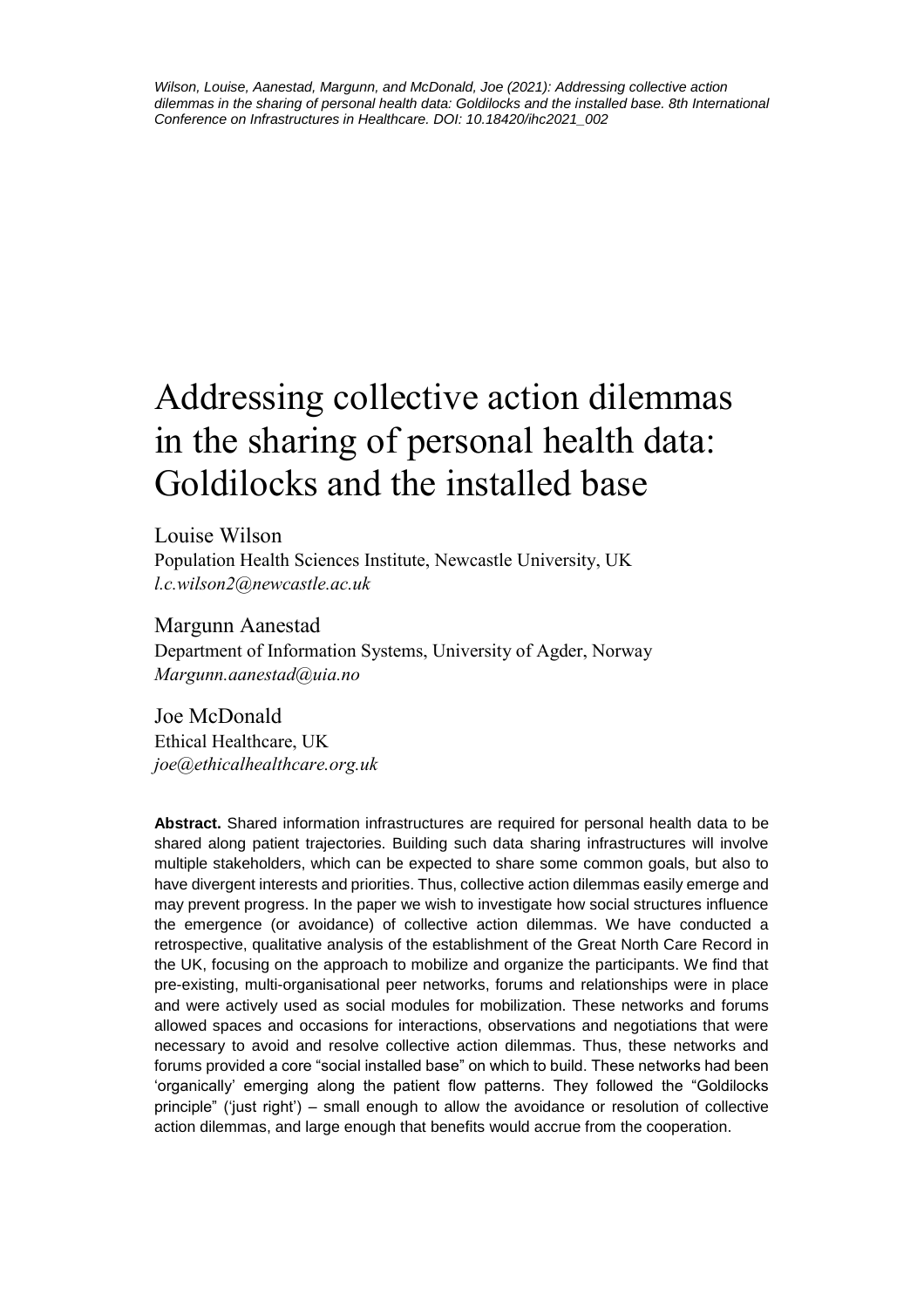# Introduction

Sharing of personal health data between primary and specialist healthcare is required for safe care. However, many projects have experienced failures when organizing initiatives to establish shared care records, including the United Kingdom with its National Programme for IT (Currie, 2012; Justinia, 2017) and Denmark with its "Basic Structure of EPR" (BEPR) project (Aanestad and Jensen, 2011).

One of the explanations for the frequent failures is the size for such projects. Literature on large-scale projects finds that they are disproportionately prone to failures (Ansar et al, 2017, Flyvbjerg, 2017). A large project is more difficult to handle than a smaller one, and in particular it is challenging to ensure that the division of labour and coordination of work is optimal. In large projects it is exceedingly difficult to be able to detect and handle the interdependencies across several parts of the project, such as sub-projects that make decisions that impact other sub-projects (Bygstad and Hanseth, 2016, 2018). It is also more challenging to handle uncertainty and changes (Little, 2005). To reduce these kinds of risks, agile approaches are increasingly employed, also on large-scale projects. (Dingsøyr et al., 2019).

A second explanation of failures is the extraordinary socio-technical complexity of health and care work. Someone's "constellation of care" (Wilson et al, 2017) means they may be using the services of a number of different care professionals working in separate departments in a range of organisations, each curating a separate part of the individual's overall care record (Berg, 1999). Thus, challenges are also encountered when implementing information systems such as electronic patient record systems (Hertzum and Ellingsen, 2019). To reduce the risk for failures, participation of end-users is seen as a key factor for the successful procurement and implementation processes (Iivanainen et al., 2018; Wilson et al, 2017; Jenkings & Wilson, 2007)

Thirdly, healthcare organisations are not constants. The nature of public sector funding and the impact of changing policy is reflected in intermittent attempts to achieve improved patient outcomes via the vehicle of organizational change (Allcock et al, 2015). Mergers and splits occur and during the course of a project. However, although job titles and employers may change, often staff and roles in health IT remain the same. The "social installed base" can mitigate the risks of organisational churn.

There is also a fourth source of complexity stemming from the distributed and shared nature of integrated information infrastructures. Establishing such shared infrastructures require the mobilization and coordination of a set of actors (individuals, groups, and organizations), and while we may expect that they do share some common goals, there are also divergent interests and priorities among them. Therefore such initiatives are prone to so-called *collective action dilemmas*.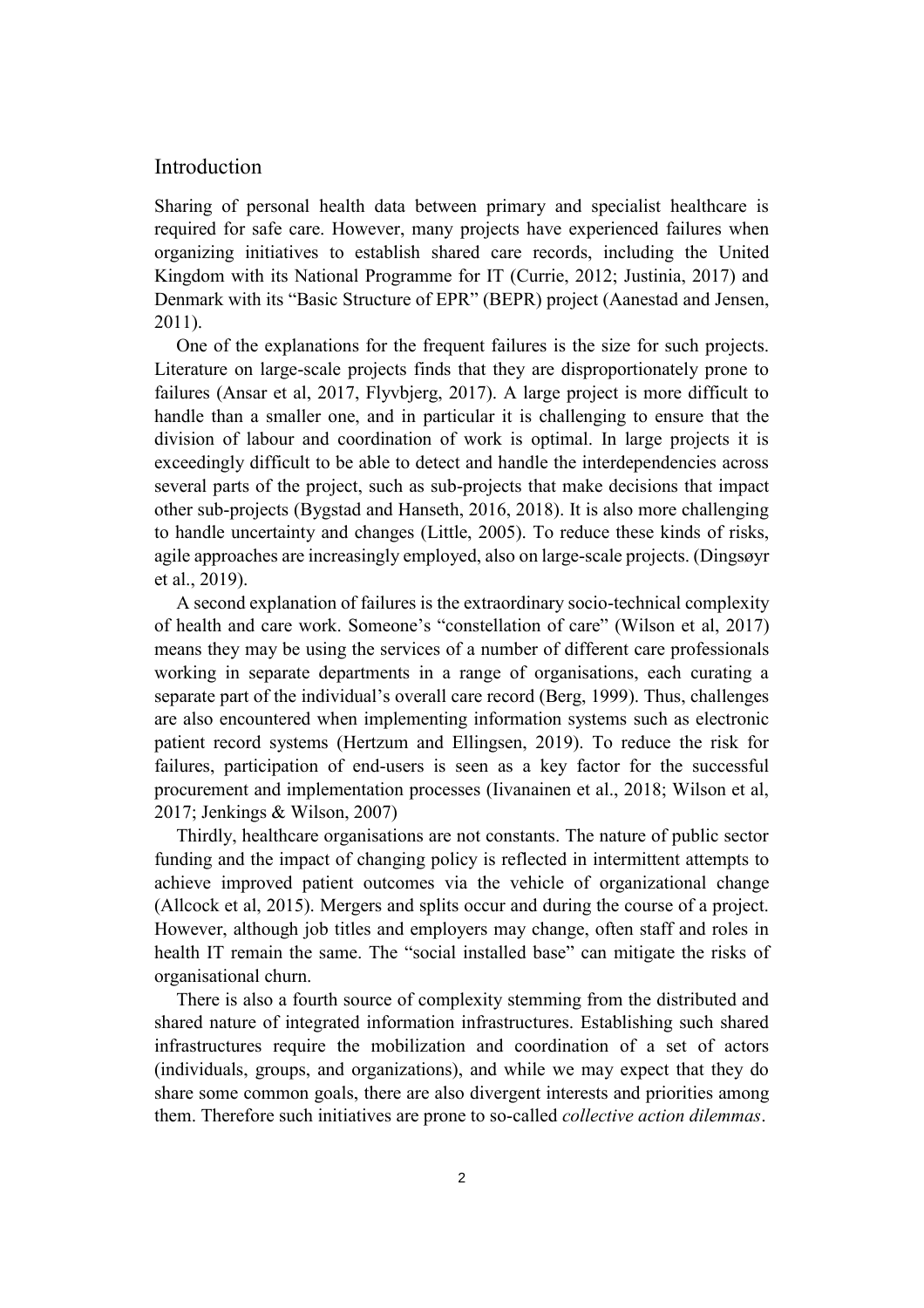We have conducted an empirical study to answer the following research question: *How does the social installed base affect the scale at which a successful shared care record can be developed?* After presenting relevant theoretical perspectives on collective action dilemmas and collaboration, we will present a retrospective analysis of the successful establishment of the Great North Care Record in the UK, followed by an analysis of the approach to mobilize and organize the participants during the project, empirically illuminating the existence of a "social installed base".

#### Related research on collective action and collaboration

How can heterogeneous actors be convinced to provide the necessary resources for the common good? Actors may hesitate to participate, as it introduces a risk that the other parties may not reciprocate and provide their share of the resource. Such situations, where what is collectively rational diverge from what is individually rational, are called collective action dilemmas (Olson, 1965; Sandler, 2015).

Communities of practice, professional networks and forums are adaptable models for multi-organisational collaboration which can support knowledge exchange, collective learning and the adoption of shared identity (Wenger 1999, Kislov et al 2011, Wilson & Lowe, 2018). Networks are "...cooperative structures where an interconnected group, or system, coalesce around shared purpose, and where members act as peers on the basis of reciprocity and exchange, based on trust, respect and mutuality." (Randall, 2013). Ferlie and Pettigrew (2005) describe networks as a form of organising which is an alternative to hierarchies and markets. Inter-organisational networks are a feature of professional life and exist across the spectrum of informal journal clubs through to strategic exchange forums to collective decision-making structures (Health Education England, 2020). The effectiveness of collaborative structures is dependent on a range of factors including the negotiation of purpose (Eden and Huxham, 2001), existence of trust (Six et al, 2006) and achieving a critical mass (The Health Foundation, 2014).

Integrated care requires collaboration and communication at a micro, meso and macro level - at the point of direct care (micro), between organisations (meso) as well as legal and policy frameworks (macro). On a regional footing, there are longstanding formal and informal networks in healthcare. Most recently, integrated care systems (ICSs) have been established by the UK government to promote collaborative working and 'remove much of the transactional bureaucracy that has made sensible decision-making harder' (DHSC, 2021): ICSs operate on a regional basis, clustering organisations in a geographical footprint.

#### Research approach and case background

The Great North Care Record (GNCR) is an integrated care record project for the 11 NHS Hospital Trusts, 2 Mental Health Trusts, 370 General Practices, 1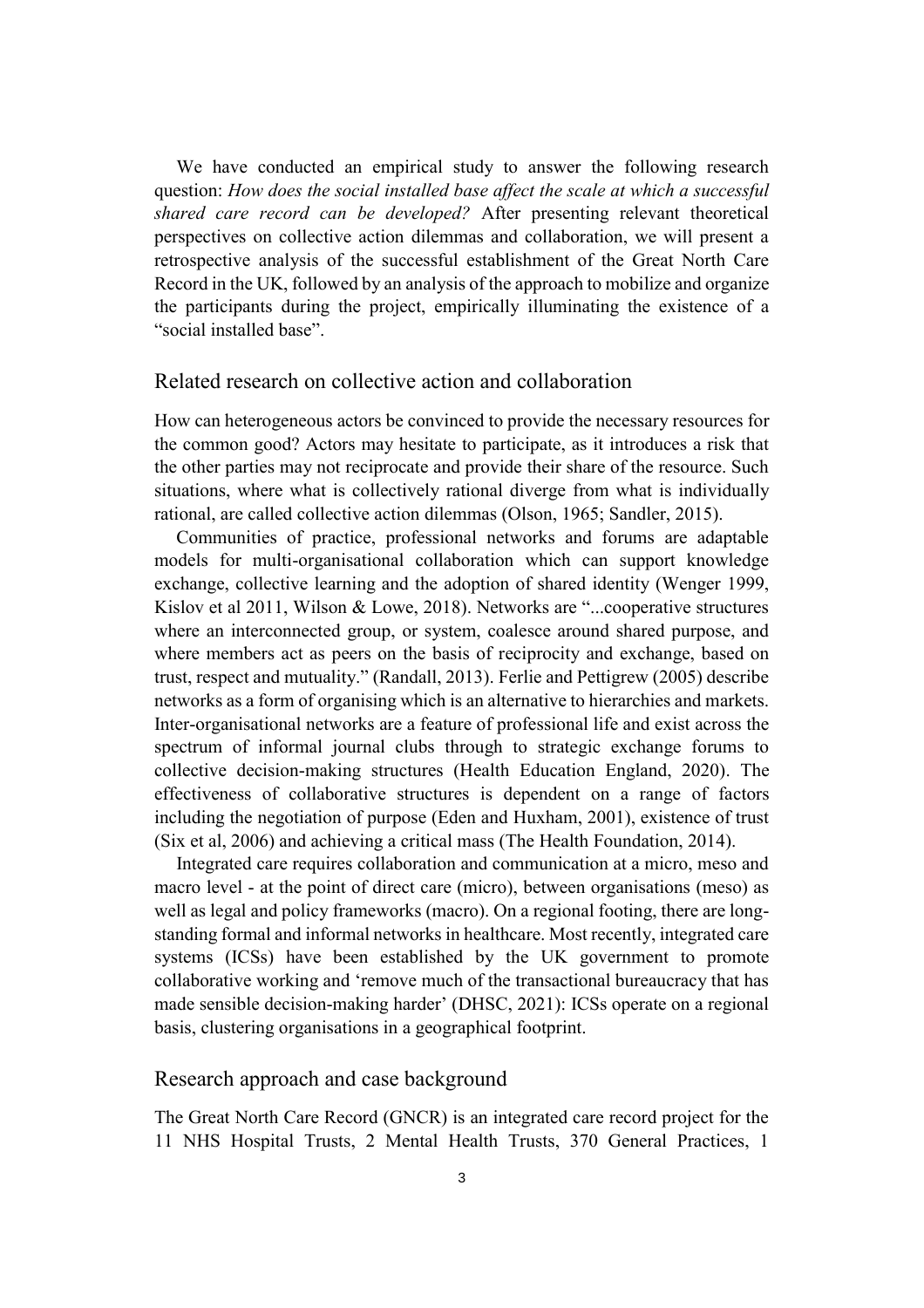Ambulance Trust, 70,000 staff and 3.6 million people living across the North East and North Cumbria (NENC) in England. We have conducted a retrospective qualitative analysis of the evolution of the GNCR programme from 2015 until 2020, the time period from the initiation of the Connected Health Cities (CHC) programme to the point of the GNCR shared care record go-live utilizing a common health information exchange for the region. The GNCR is a collaboration of NHS organizations, local authorities and universities and is now governed by the newly formed NENC Integrated Care System (ICS) Management Group, which is made up of Chief Executives of NHS hospitals, primary care and local authorities.

#### Data collection

Two of this paper's authors have been centrally involved in the establishment of the GNCR. Over a period of several years they worked with the GNCR programme: Professor Joe McDonald is an experienced clinical information: he was Chief Clinical Information Officer (CCIO) for a large Mental Health NHS Foundation Trust in the North of England when he joined the CHC and GNCR programmes as Director with overall strategic leadership responsibility. He was previously involved in the huge National Programme for IT (NPfIT). Louise Wilson was engagement lead at GNCR for three years: she has thirty years' informatics experience, convening national and regional networks.

Through this involvement they have access to wealth of information and insights about the evolution process and strategies employed, both documented and undocumented. To facilitate re-interpretation, as well as to control for insider bias the authors were interviewed by a third author, Professor Margunn Aanestad. In addition, three key written project documents were considered: Great North Care Record Vision (2016), Great North Care Record Technical Vision (2017) and Amy's Page (Wilson et al, 2020).

#### Data analysis

The analysis started by mapping the basic events of the evolution on a chronological timeline. Then we zoomed in on the challenges that related to the recruitment and onboarding of participants, where the collective action dilemmas would emerge, supported by deductive framework analysis of key published GNCR strategy documents. In the next section we present our analysis focussing on the strategy used in GNCR to co-develop infrastructure through active engagement with regional stakeholders.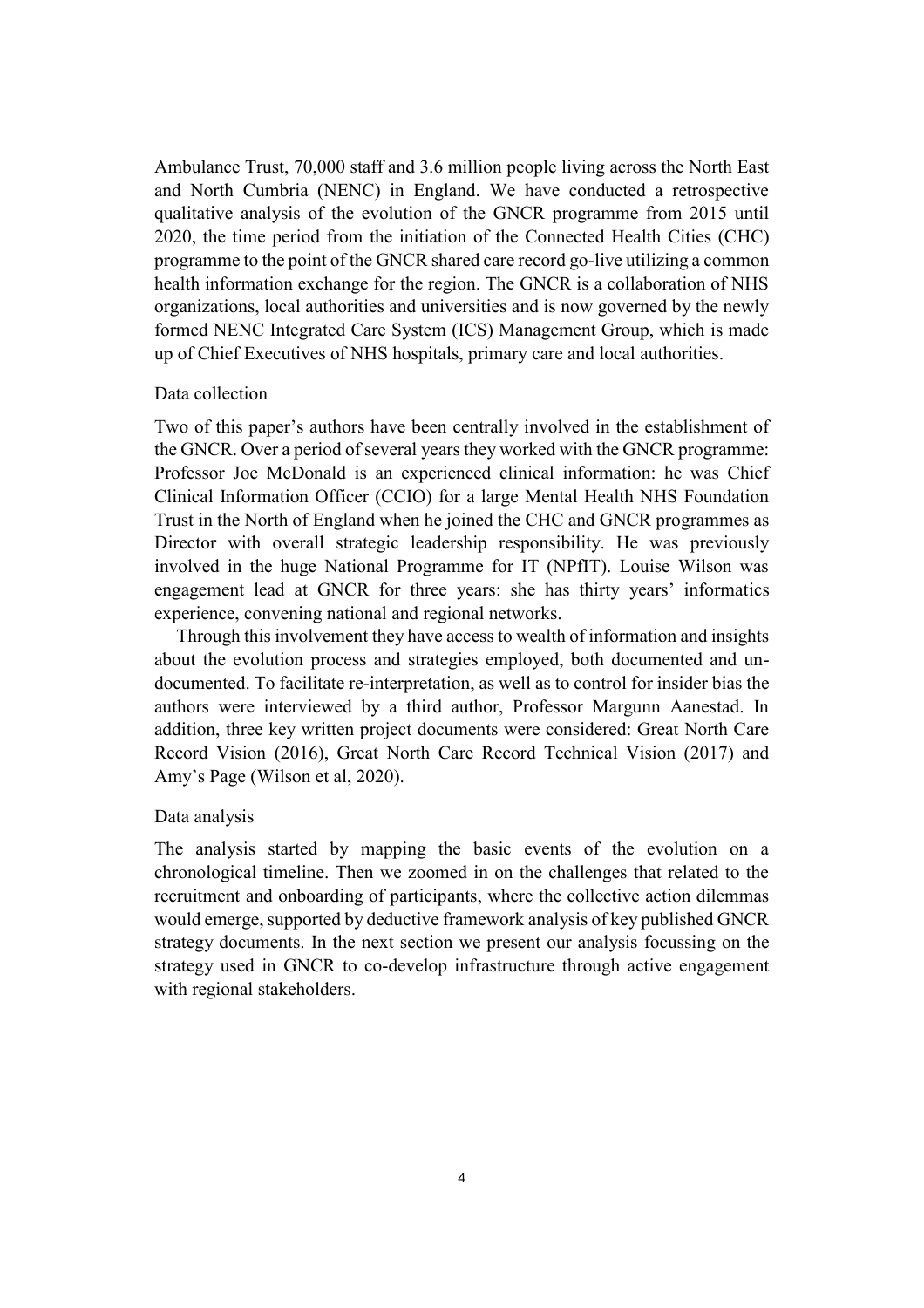#### The GNCR initiative

## History and background of GNCR

This shared information infrastructure was a result of the North East and North Cumbria (NENC) component of the Northern England CHC three year pilot project (Shah et al, 2019, Steels et al, 2020) which began in 2015/6: the pilot operated on a geography dictated by the regional the Academic Health Science Network whence flowed the funding. CHC was intended to support multi-sector collaborations to test the idea of a Learning Health System (Friedman 2010, Foley & Fairmichael 2015) through partnerships across the NHS, academia, local authorities, patient organisations, suppliers and others. Four million UKP was allocated in 2015/16 by the UK government, to be spent over three years with no ongoing revenue to maintain the project.

The NENC response to the challenge of realising a Learning Health System was a three module approach to technology, informed by the work of Margunn Aanestad (2011, 2017). The three intended modules were:

- 1. Shared access to relevant health and care records
- 2. A platform to give the patients access to their information
- 3. A Trusted Research Environment (TRE)

The landscape of electronic patient record (EPR) systems in the North East and North Cumbria was described as a "perfect storm" in that all the hospital systems were from different providers and primary care systems evenly split between a *de facto* duopoly of suppliers. The GNCR approach was to connect existing health IT systems in the region, building on previous investments in technology. No partners were faced with a wholesale change of IT system with the cost and disruption that would create. The project would be built on the installed technical base.

With the relatively small and non-recurring funding and the commitment to a modular and cultivational approach, developing the regional shared record was prioritised. Although three modules were envisaged, there was only sufficient funding at that time to deliver one of the modules to the standards required for a safe, secure, trusted shared care record. The strategy was to "do one thing" and work on additional modules when possible. It was hoped that successful delivery of the first module would provide a foundation for future additions.

Delivering quick results and clear value early (Greenway et al, 2018) was critical so the shared care record development was prioritised, building on the achievements of implementing two existing and proven technologies that had begun deployment as part of a regional Urgent and Emergency care transformation programme (Maniatopoulos et al, 2017) - the Information Sharing Gateway (ISG) and the Medical Interoperability Gateway (MIG). These tools had allowed secondary care staff a one-way view of an attending patient's primary care record with one button click from within in the context of the secondary care electronic patient record (EPR): hospital clinicians had a richer picture of the healthcare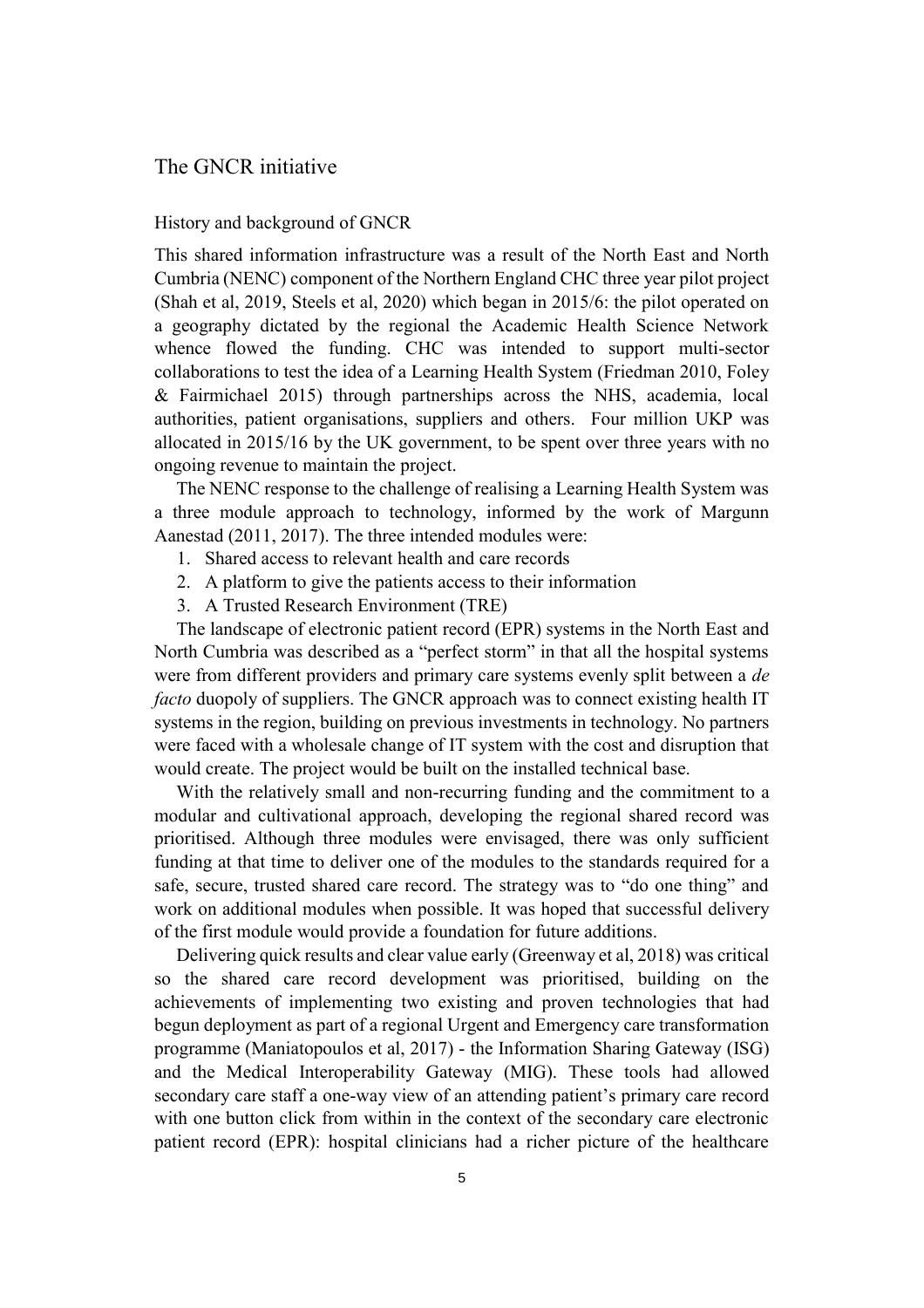record than they had previously had (GNCR, 2020), and the reputation for quality that the primary care record had was an important component in trusting the data they could see. The direct beneficiaries of this new way of working were those specialist healthcare practitioners as well as the patients and service users themselves. GPs also reportedly benefitted from fewer phone calls from other care delivery organisations seeking additional information.

Usage figures rose exponentially. By 2017, the technology and information governance (IG) arrangements were aligned and all 370 GP practices in the NENC region were sharing records with the 12 local hospital Trusts, 2 Mental Health Trusts and the regional Ambulance Trust. This first phase established the cultural foundations of trusted information sharing for direct care.

So having solved one collective action dilemma by all agreeing to deploy MIG in all organisations, the region faced a new collective action dilemma in evolving the full shared care record. By 2017, Health Information Exchanges (HIE) offered a natural evolution because they enabled two way viewing of health records for direct care by permitted practitioners. But within the NENC region, the leaders of three sub-localities proposed an HIE each but stakeholders were convinced by the logic to have only one. But which one? The dilemma was solved by engaging key partners in co-producing an evaluation criteria and selection process which then resulted in a shared selection and agreement on a single HIE. In doing so, strategic cooperation and a more formal governance structure was evolving.

A critical factor in driving that progress was a loose coalition of IT and health professionals that had formed, a kernel of like-minded people who had worked together on other projects as far back as the 1990s. Some had formed social friendships as a result, and found a new common goal in improved data sharing between organisations to improve direct patient care.

This coalition shared knowledge and found informal agreement on the best data sharing approach for the region which they then championed in other spaces, including more established networks, regional governance boards and within their own organisations. The coalition achieved a major leap forward in information sharing and in doing so became a team capable of coming together to deliver other modules of the increasingly shared vision, "…the only way to learn how to do this stuff - is to do this stuff".

With no formal authority to compel organisations to join the programme and with the continuous organisational churn in the NHS, progress was again made possible by the longstanding personal relationships of the participating actors. Trust was at the heart of the project: there are limits to the number of people actors can 'know *and* trust' and this limits the size of what is possible. Too small and the absence of economies of scale render the project too expensive, too big and the diameter of trust (Ainsworth & Buchan, 2015) is breached and information sharing with people you don't know overwhelms the confidence of the information governance community.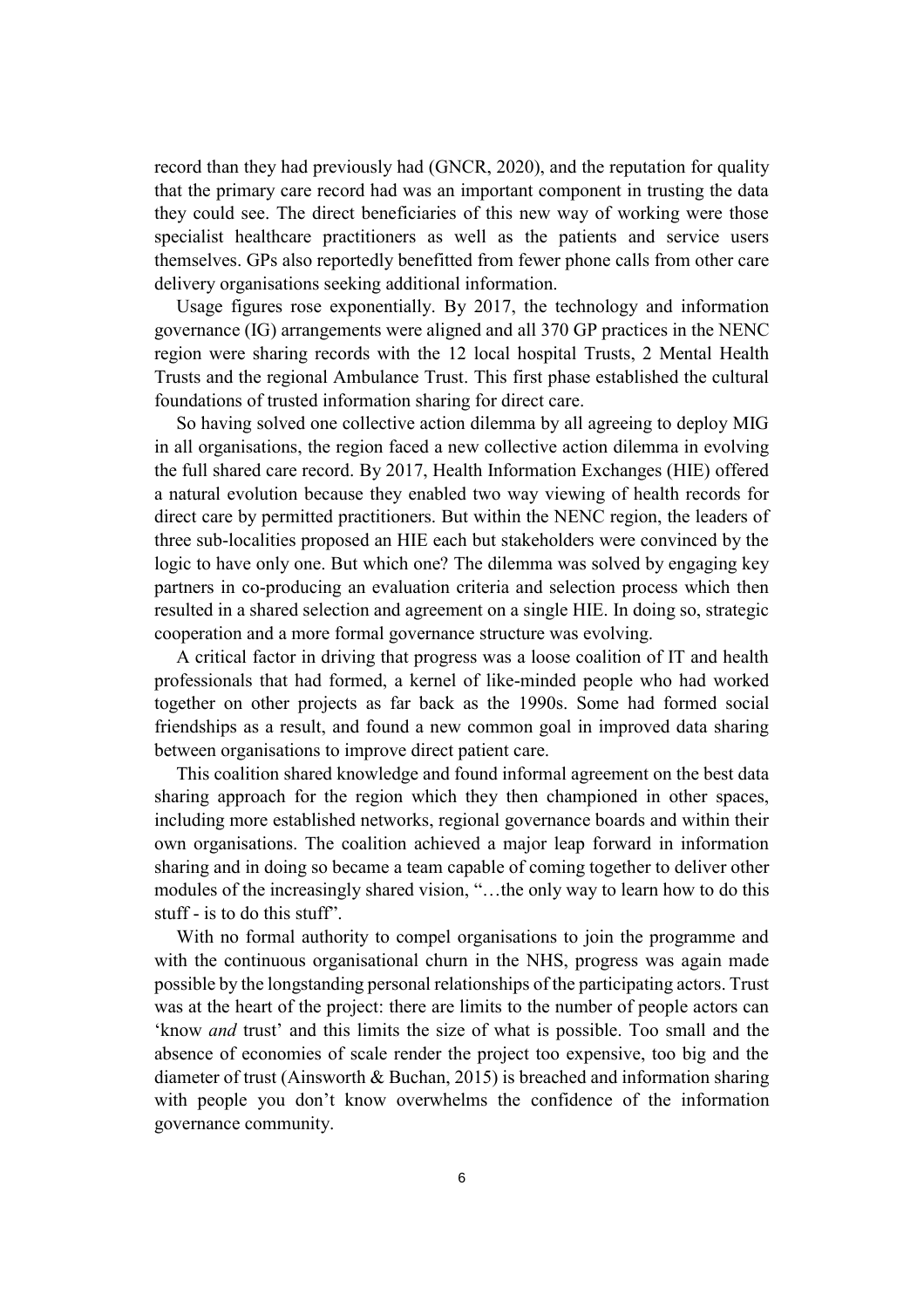### The role of groups: the "Social Installed Base"

Central funding of regional NHS information technology (IT) projects tends to be *staccato* in nature. This financial instability, combined with the instability of continuous "churn" of NHS organisations is contrasted by the constancy of the people working in the NHS IT field: employers and job titles change but the "faces around the table" at regional NHS IT meetings don't change as frequently.

From the start, the GNCR core team took a modular approach to building the social infrastructure for the project using existing groups across the region to build a "team of teams". The GNCR *Vision* (2016) described a modular, cultivational engagement approach not just of starting with a defined but diverse coalition partnership then adding in sectors, organisations, professions - as implementation progressed. For example, teams of Chief Executives, Finance Directors, CIOs, IG leads, social care leads and local informatics boards that were already in place with terms of reference and decision-making mechanisms.

However, there were gaps so two new groups were set up: a GNCR membership network, offering an on-line discussion platform and in-person events, was launched in 2017, and the GNCR Professional Advisory Group made up of CCIOs was set up in 2018. The strong GNCR brand, dedicated benefits-led communications and focus on working with existing channels contributed to the rapid establishment of both groups. Taking this approach, different cohorts were able to advance at their own pace. A modular approach also invited a sustainable 'growth road map' that a 'big bang' approach did not - new professional groups or sectors would be added as needed by engaging with whatever regional peer network that cohort had established already.

# The Goldilocks myth? Not too big, not too small

The larger the number of partners involved, the more complicated the calculations become that participants make when faced with a collective action dilemma calculations of trust, reciprocity, losses and gains and risk. Conversely, "...if the size of the group is reduced, the potential difficulties of organizing collective action are correspondingly decreased." (Olson 1965 cited in Heckathorn 1996).

Unlike the churn associated with public sector restructuring, regional decisionmaking boards and networks are usually not set up and disbanded on a project-byproject basis but cover multiple topics of common interest.

Regional collaborative networks in Northern England have historically been influenced by 'natural patient flows' and administrative regions which in turn have been informed by other factors affecting human movement, specifically natural features like rivers and mountains and travel infrastructures - roads and railways. These leave a legacy influencing how regional collaborations operate.

An assumption underpinning the GNCR programme was that these established collaborations had already done the work of forming, storming, norming and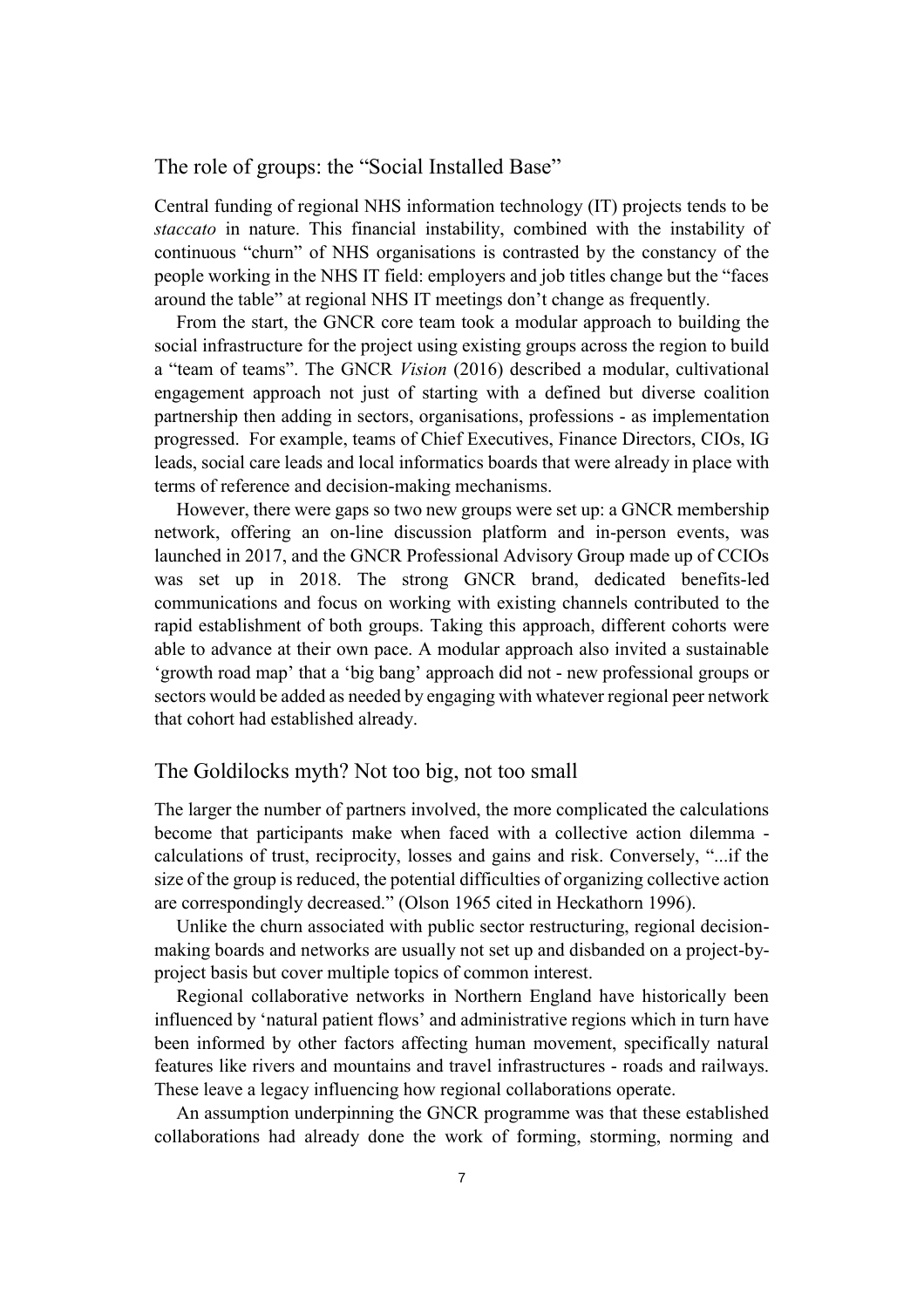performing (Tuckman, 1965) and were familiar with making the calculations associated with collective action dilemmas for other initiatives encountered before GNCR. A meso-level 'social installed base' was in place. Thus, the GNCR engagement approach became to work out how to attach GNCR to their agenda rather than enrol them to the GNCR one - be adopted rather than adopt. This had the additional advantage of not placing further demands on busy people's schedules for new, project-specific meetings.

For GNCR, this meant the size and scale of the shared care record project was driven by pre-existing relationships and the number of members belonging to existing networks rather than a calculation based on a notional "ideal" number of partners, organisations or patients: the social installed base defined the project size and scale.

## Acting collectively to overcome dilemmas

In the GNCR programme, voluntary cooperation – where actors choose freely whether to cooperate or not (Heckathorn, 1996) - was the only option available because at the time there was no regional strategic authority (possibly now remedied by the development of the ICS) and there was insufficient funding to incentivize organisations, beyond the benefits of time saved and safer care delivered. The 'social norm' of patient-centredness (NHS England, 2014) invited the voluntary cooperation of senior decision-makers. The articulation of the need for improved information sharing was not new, but GNCR offered the means to achieve it collectively and build incrementally to a grander regional scale.

In the North East and North Cumbria, the spaces and occasions for key members to observe each other, be informed about the others' opinions, judgments, choices and undertake joint deliberations were well established in the form of regional collaborative forums. These forums became the place for GNCR-specific joint deliberations and negotiations - such as senior IT leaders agreeing criteria for technical specifications - which paved the way for common action.

In terms of monetary rewards, the CHC funding to the North East and North Cumbria provided a financial authority that legitimised the discussion followed. The CHC funding was secured by the established AHSN in NENC which in turn mapped broadly to a number of parallel forums and networks, the 'team of teams'.

In the context of the GNCR, a consistent and compelling case relating to the benefits to patient care, improved outcomes and spending less on postage stamps was aligned with a well-communicated brand which also appealed to regional identity. Heckathorn noted Fireman and Gamson's (1979) argument "that potential social dilemmas in collective action are resolved through appeals to identity and building group solidarity."

The principles of informed consent and public engagement which the GNCR operationalised also speak to the idea of seeking voluntary cooperation from the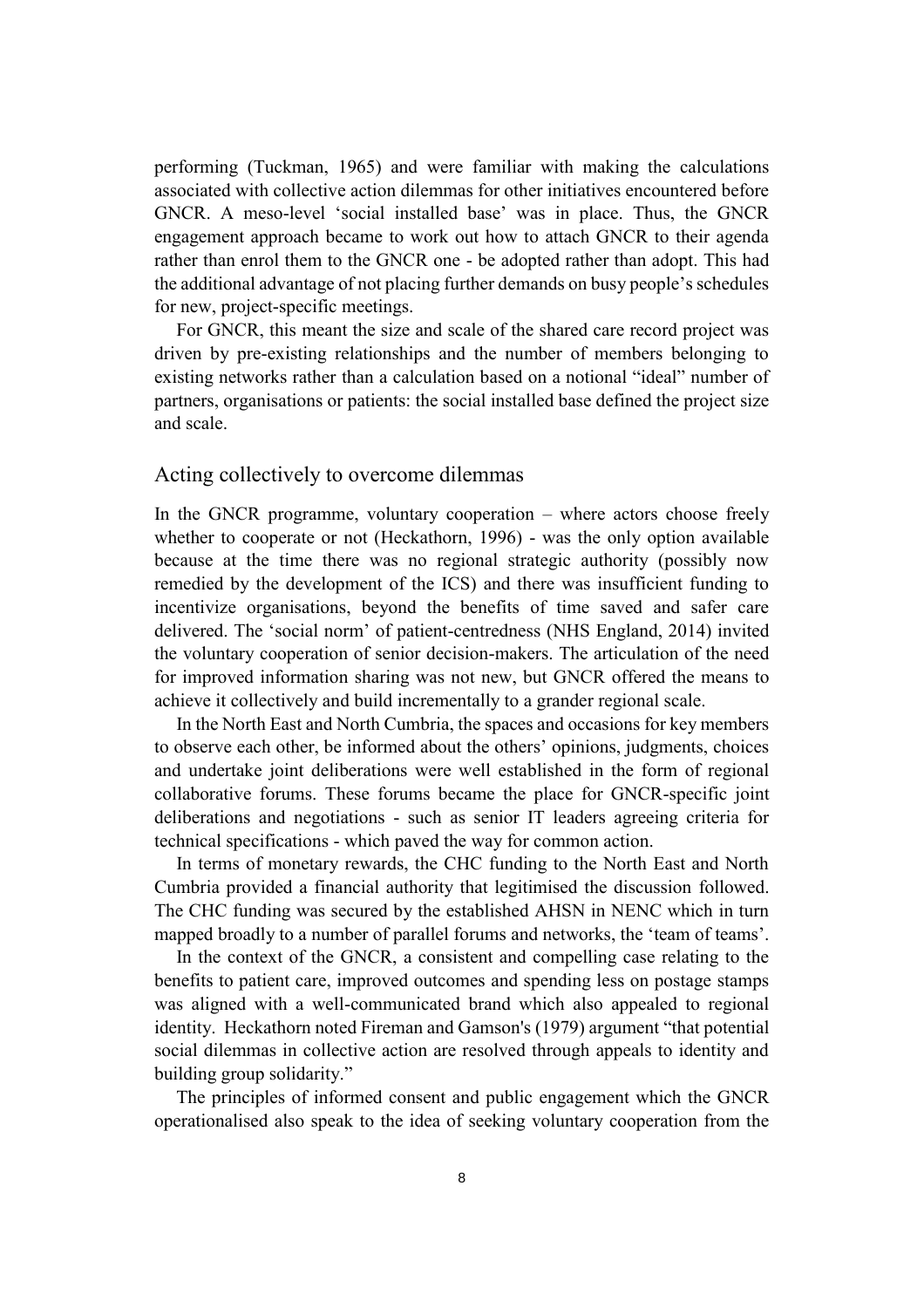public. A series of NENC Healthwatch-led public focus groups, participation in regional Citizens' Juries (Connected Health Cities, 2017), media communications, a patient-facing website and enquiry telephone line were all designed into the GNCR programme.

#### Concluding remarks

The Great North Care Record is an initiative to improve health and care record sharing in the North East and North Cumbria with the express aim of improving care and outcomes: the shared care record is one element which saw the successful implementation of an interoperable health information exchange, connecting a technical installed base of disparate NHS and local authority IT computer systems operating within different health and care provider organisations.

From GNCR's inception, 'team of teams' - a social installed base of existing networks, forums and relationships - worked together to overcome a series of collective action dilemmas in order to realise the benefits would accrue from a shared care record. The footprint of the social installed base drove the size and scale of the project, and was arguably critical in informing the calculations that individuals made when facing dilemmas about if and how to proceed collectively.

Cultivating technical modularity (Aanestad et al., 2017) in the GNCR programme afforded advantages of incrementally building on digital infrastructure that was already in place. In parallel, working with the social installed base and cultivating social modularity afforded advantages of incrementally building on established human infrastructure. While much of the Information Infrastructure literature has prioritised attention to technology and architectural forms over the social aspects, the recognition that an information infrastructure involves a network of people has also always been central and is a domain for further exploration.

The commonality of language between the documented features of health and care networks and the features of collective action dilemmas - trust, reciprocity, shared purpose, gains, losses - invites further exploration to understand more about how working with established groups can enable collective approaches to digital transformation.

Whether this cultivational, modular approach to both professional engagement and technical implementation could be deployed in another region would depend on the maturity of its collaborations - how to connect the connected is also a question for further study.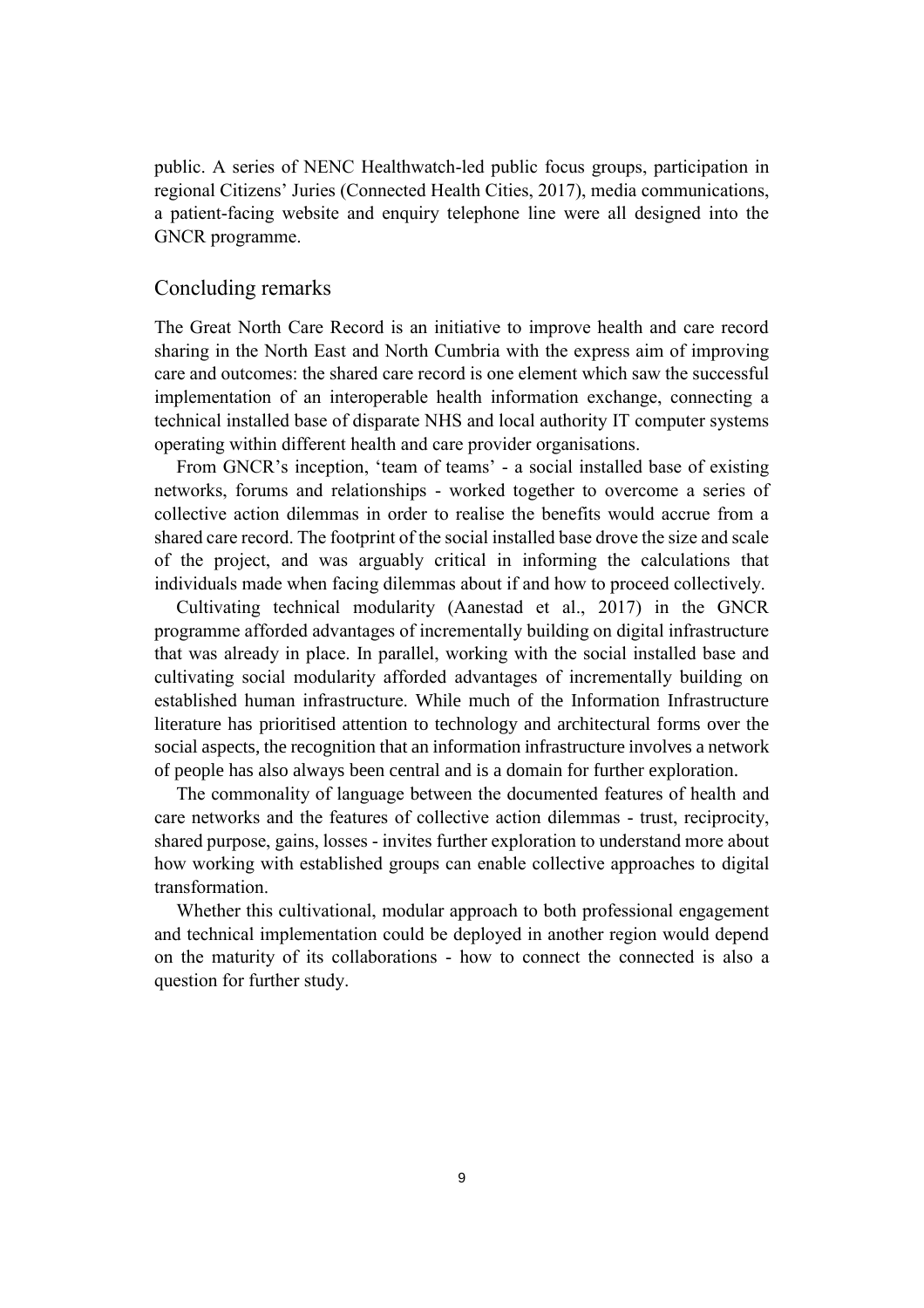# References and bibliography

- Aanestad, A., Grisot, M., Hanseth, O., Vassilakopoulou, P. (Eds) (2017): *Information Infrastructures within European Health Care: Working with the Installed Base*, Springer, Switzerland
- Aanestad, M., & Jensen, T. B. (2011): Building nation-wide information infrastructures in healthcare through modular implementation strategies. *The Journal of Strategic Information Systems,* vol 20 no. 2 pp 161-176
- Ainsworth, J. and Buchan, I. (2015): Combining Health Data Uses to Ignite Health System Learning. *Methods Inf Med.,* vol 54, no. 6, pp. 479-87
- Allock, C. et al (2015): *Report: Constructive comfort: accelerating change in the NHS*, The Health Foundation, London, UK.
- Armistead, C., Pettigrew, P., Aves, S. (2007): Exploring Leadership in multi-sectoral partnerships. *Leadership,* vol. 3, no. 2, pp. 211-230
- Bailey, C. (2011): Working through the ZOUD, *Management Focus*, Issue 30, pp. 14-15
- Berg, M. (1999): Patient care information systems and health care work: a sociotechnical approach. *International Journal of Medical Informatics*, vol. 55, no. 2, pp 87-101
- Bygstad, B., & Hanseth, O. (2016): Governing e-Health infrastructures: dealing with tensions. *Proceedings of European Conference of Information Systems*, Istanbul, Turkey.
- Bygstad, B., & Hanseth, O. (2018): Transforming digital infrastructures through platformization. *Proceedings of European Conference of Information Systems*, Portsmouth, UK.
- Coiera, E. (2009): Building a National Health IT System from the Middle Out, *Journal of the American Medical Informatics Association*, vol. 16, no. 3, pp.271–273
- 'Citizens' Juries', 2011, Retrieved August 2, 2021 from www.connectedhealthcities.org
- *'Connected communities for supporting informatics professionals: Main Report', 2020, Retrieved May 13, 2021 from* www.hee.nhs.uk
- Corris, V., et al, (2020): Health inequalities are worsening in the North East of England, *British Medical Bulletin, 2020,* vol. 134, no. 1, pp. 63–72
- Currie, W. L. (2012): Institutional isomorphism and change: the national programme for IT–10 years on. *Journal of Information Technology*, vol. 27, no. 3, pp 236-248
- *'Data Protection Act', 2018*, Retrieved May 5 2021 from www.gov.uk
- Dingsøyr, T., Falessi, D., & Power, K. (2019): Agile development at scale: the next frontier. *IEEE Software*, vol 36, no. 2, pp 30-38
- Drath, W. (2003): *Leading Together: Complex Challenges Require a New Approach, LIA*, vol. 23, no.1, pp. 3-7
- Eden, C. and Huxham, C. (2001): The negotiation of purpose in multi-organisational collaborative groups. *Journal of Management Studies, vol.* 38, no. 3, pp.373-391
- Fitjar, R.D., Huber, F. and Rodríguez-Pose, A. (2016): Not too close, not too far: testing the Goldilocks principle of 'optimal' distance in innovation networks. *Industry and Innovation,* vol. 23, no. 6, pp 465-487
- Flyvbjerg, B. (Ed.). (2017): *The Oxford Handbook of Megaproject Management*. Oxford University Press.
- Foley, T. & Fairmichael, F. (2015): *The Potential of Learning Healthcare Systems, Retrieved April 18 2021 from* www.learninghealthcareproject.org
- Friedman, C.P., Wong, A.K., Blumenthal, D. (2010): Achieving a nationwide learning health system. *Sci Transl Med,* vol. 2, no. 57, pp 57.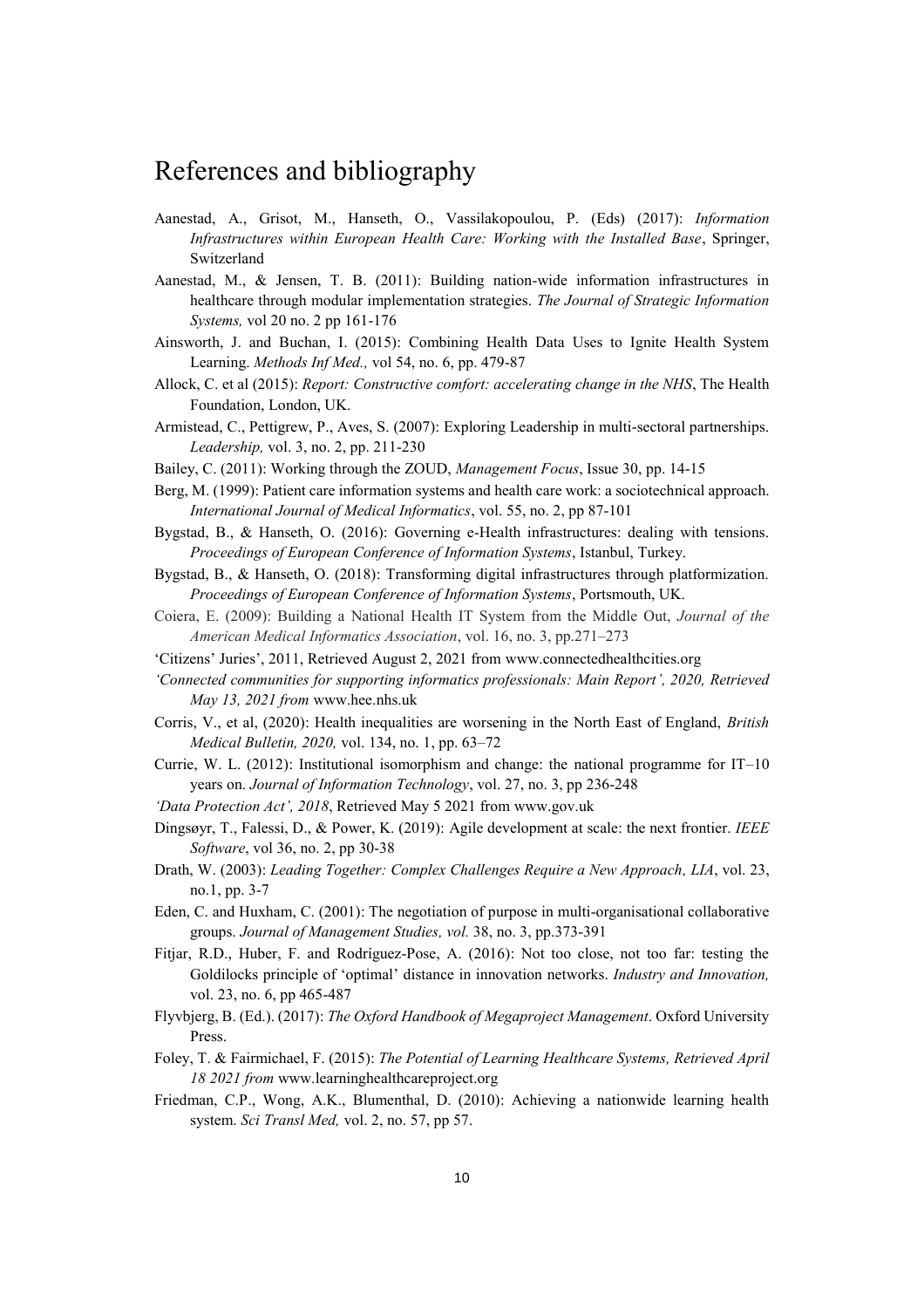- Fulk, J., DeSanctis, G. (1995): Electronic communication and changing organizational forms. *Organization Science*, vol 6, no. 4, pp. 337-49
- *'Great North Care Record Technical Vision', 2017, Retrieved May 2, 2021 from* www.greatnorthcarerecord.org.uk
- *'Great North Care Record Vision', 2016 Retrieved April 27, 2021 from*  www.greatnorthcarerecord.org.uk
- Greenway, A., Terret, B., Bracken, M., Loosemore, T. (2018): *Digital transformation at scale: why the strategy is delivery*, London Publishing Partnership, UK
- Health Foundation (2014): *Effective Networks for Improvement*, The Health Foundation, London UK
- Heckathorn, D.D. (1996): The dynamics and dilemmas of collective action. *American sociological review, vol* 61, no. 2, pp. 250-277
- Hertzum, M., & Ellingsen, G. (2019): The implementation of an electronic health record: Comparing preparations for Epic in Norway with experiences from the UK and Denmark. *International journal of medical informatics*, vol. 129, pp. 312-317
- Iivanainen, A. T., Lääveri, T., & Kaisla, S. (2018): End-users' voice in procurement process of an integrated health and social care information system. *International Journal of Integrated Care*, vol. 18, s. 2, pp385
- *'Integration and Innovation: Working Together to Improve Health and Social Care for All'*, 2021, Retrieved April 18, 2021 from www.gov.uk
- Jenkings, K.N., Wilson, R.G. (2007): [The challenge of electronic health records \(EHRs\) design and](https://www.scopus.com/record/display.uri?eid=2-s2.0-34547869577&origin=reflist&sort=plf-f&src=s&sid=4d337613cbe0fb18f53e7d4bf0975a34&sot=b&sdt=b&sl=76&s=%28TITLE-ABS-KEY%28%22health+informatics%22+%2b+%22end-user%22%29+AND+AUTHOR-NAME%28jenkings%29%29)  [implementation: Responses of health workers to drawing a 'big and rich picture' of a future](https://www.scopus.com/record/display.uri?eid=2-s2.0-34547869577&origin=reflist&sort=plf-f&src=s&sid=4d337613cbe0fb18f53e7d4bf0975a34&sot=b&sdt=b&sl=76&s=%28TITLE-ABS-KEY%28%22health+informatics%22+%2b+%22end-user%22%29+AND+AUTHOR-NAME%28jenkings%29%29)  [EHR programme using animated tools](https://www.scopus.com/record/display.uri?eid=2-s2.0-34547869577&origin=reflist&sort=plf-f&src=s&sid=4d337613cbe0fb18f53e7d4bf0975a34&sot=b&sdt=b&sl=76&s=%28TITLE-ABS-KEY%28%22health+informatics%22+%2b+%22end-user%22%29+AND+AUTHOR-NAME%28jenkings%29%29) *Informatics in Primary Care*, vol. 15, no. 2, pp. 93-101
- Justinia, T. (2017): The UK's National Programme for IT: Why was it dismantled? *Health services management research*, vol. 30, no. 1, pp. 2-9.
- Kislov, R. et al. (2011): Collaborations for Leadership in Applied Health Research and Care: Lessons from the theory of communities of practice *Implementation Science,* vol. 6, no. 1, pp 64
- Little, T. (2005): Context-adaptive agility: managing complexity and uncertainty. *IEEE software*, vol. 22, no. 3, pp. 28-35.
- Malby, R. and Anderson-Wallace, M., Malby, B. (eds.) (2016): *NETWORKS IN HEALTHCARE Managing Complex Relationships.* Bingley, United Kingdom Emerald.
- Maniatopoulos, G. et al. (2017): North East Vanguards Programme: Final Evaluation Report, Retrieved May 13 2021 from www.necsu.nhs.uk
- Mervyn, K., Amoo, N. and Malby, R. (2019): Challenges and insights in inter-organisational collaborative healthcare networks: an empirical case study of a place-based network. *International Journal of Organisational Analysis,* vol. 27, no. 4, pp. 875-902
- Olson, M. (1965): *The logic of collective action*. Cambridge, MA: Harvard University Press.
- Perri 6 et al. (Eds.) (2006): Trust Between Organisations. Published in *Managing Networks of Twenty-First Century Organisations*. Palgrave Macmillan UK.
- Randall, S. (2013): *Learning report: Leading networks in healthcare*. The Health Foundation, London, UK
- Robinson, P., Purves, I., Wilson, R. (2003): Learning support for the consultation: information support and decision support should be placed in an educational framework. Medical Education, vol. 37, no. 5, pp. 429-433
- Sandler, T. (2015): Collective action: fifty years later*. Public Choice*, vol. 164, no. 3, pp 195-216